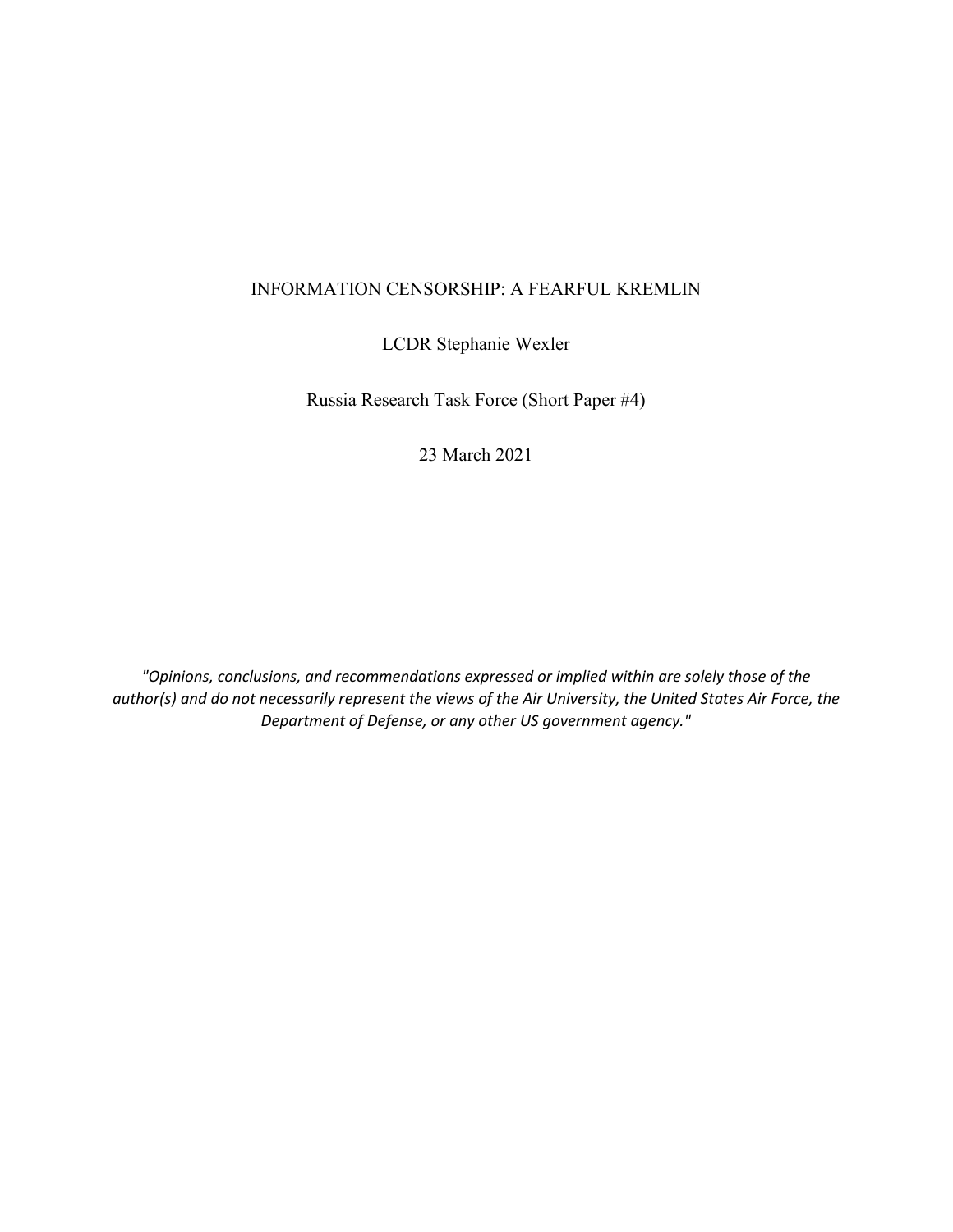Recent changes to Russian domestic law regarding protesting and information sharing represent a fearful Kremlin. Russia's two major periods of government destabilization and collapse in the twentieth century were preceded by the easing of information and censorship laws.<sup>[1](#page-3-0)</sup> Relaxing and abolishing information and censorship laws allowed the populations of the Russian Empire and subsequent Soviet Union means to organize outside government control. Such organization of the populations lead to mobilization cycles taking hold and dismantling the ruling regimes. Vladimir Putin and his regime have taken careful, calculated steps to suppress information and control the ability of the population of the Russian Federation to organize mass actions.[2](#page-3-1) To assuage its fears of massive destabilization and regime collapse, Putin's Kremlin has committed itself to information repression.

The Russian Empire and the subsequent Soviet Union both resulted in regime failure and collapse in the twentieth century due to easing legal restrictions on protesting and information. Prior to each respective collapse, the state had undergone major reformations regarding information censorship, allowing for total freedom of speech and freedom of expression. These radical policy shifts were contrasted significantly against long periods of extreme social repression by the Tsarist and Soviet regimes. After policies were changed in favor of leniency, citizens of the Russian Empire and the subsequent Soviet Union were seemingly overnight granted the ability to communicate freely and organize outside state control.

The abilities of the populations of the Russian Empire and subsequent Soviet Union to communicate and organize outside state control resulted in the generation of mobilization cycles.<sup>[3](#page-3-2)</sup> Social tidal influences gained traction among a population previously barred from voicing grievances. News of populations' successes in addressing their respective grievances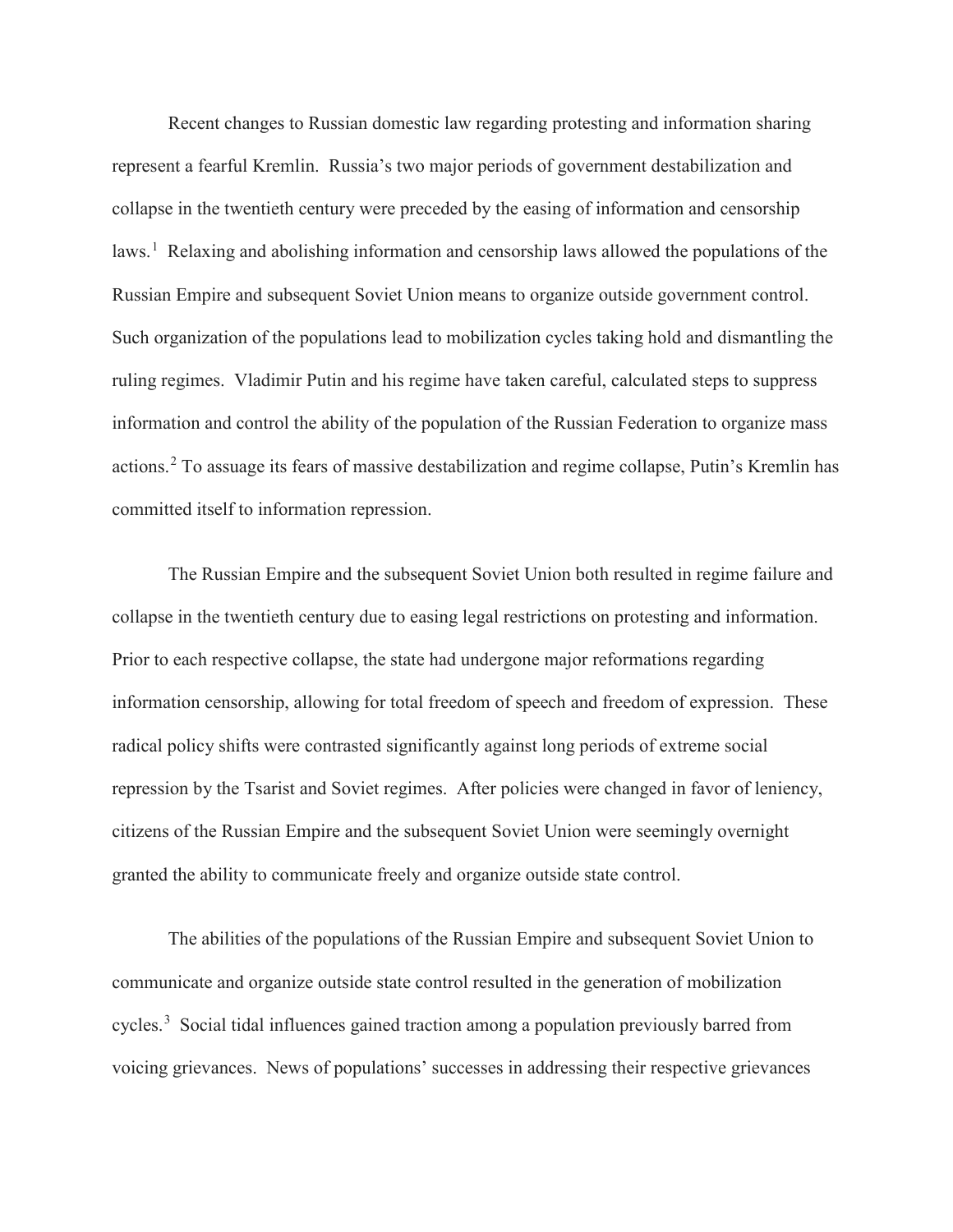spread to others, creating unrelenting waves of unrest within the Russian Empire and the Soviet Union.[4](#page-3-3) The ultimate result was the end of both Imperial Russia and the Soviet Union.

Vladimir Putin has carefully implemented strict controls on information because he both recognizes and is fearful of its power to destroy governments, as evidenced by Color Revolutions in Russia's near-abroad and the Arab Spring. [5](#page-3-4) Since his inauguration in 2000, Putin has supported actions and legislation aimed at controlling traditional media, the internet, and limiting freedom of speech and expression for the population of the Russian Federation. He has, effectively, silenced all potential forms of opposition to his rule.<sup>[6](#page-3-5)</sup>

It can be argued that the implementation of repressive policies regarding protesting and information is a manifestation of Putin's regime becoming emboldened by its consolidation of power. However, the considerable quantitative evidence presented by Mark Beissinger in his book, *Nationalist Mobilization and the Collapse of the Soviet State,* shows a clear linkage between state control of demonstration activity and demonstration proliferation.<sup>[7](#page-3-6)</sup> This data indicates free speech and free expression are threats to the regime's viability, which history has shown to be the case twice in the last century for Russia.

Without significant state control of protest activity and information sharing in place, the chance of regime collapse looms large over the Kremlin due to precedents set by history. It is not confidence that has and continues to drive the Kremlin's actions regarding protesting and information sharing; it is fear.